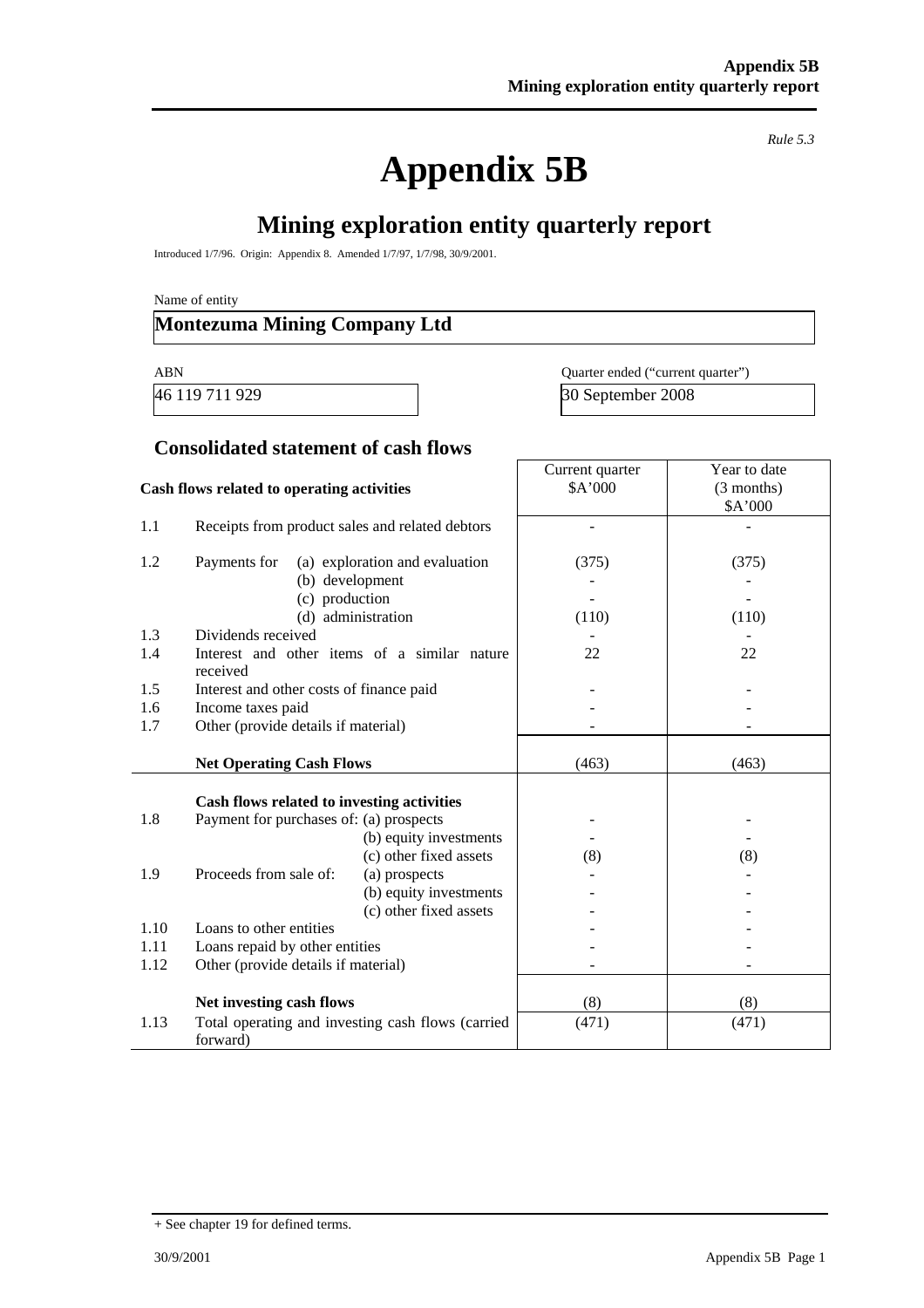| 1.13 | Total operating and investing cash flows<br>(brought forward) | (471) | (471) |
|------|---------------------------------------------------------------|-------|-------|
|      |                                                               |       |       |
|      | Cash flows related to financing activities                    |       |       |
| 1.14 | Proceeds from issues of shares, options, etc.                 |       |       |
| 1.15 | Proceeds from sale of forfeited shares                        |       |       |
| 1.16 | Proceeds from borrowings                                      |       |       |
| 1.17 | Repayment of borrowings                                       |       |       |
| 1.18 | Dividends paid                                                |       |       |
| 1.19 | Other (provide details if material)                           |       |       |
|      | Net financing cash flows                                      |       |       |
|      | Net increase (decrease) in cash held                          | (471) | (471) |
| 1.20 | Cash at beginning of quarter/year to date                     | 1,352 | 1,352 |
| 1.21 | Exchange rate adjustments to item 1.20                        |       |       |
| 1.22 | Cash at end of quarter                                        | 881   | 881   |

#### **Payments to directors of the entity and associates of the directors Payments to related entities of the entity and associates of the related entities**

|      |                                                                  | Current quarter<br>\$A'000 |
|------|------------------------------------------------------------------|----------------------------|
| 1.23 | Aggregate amount of payments to the parties included in item 1.2 | 73                         |
| 1.24 | Aggregate amount of loans to the parties included in item 1.10   |                            |

1.25 Explanation necessary for an understanding of the transactions

Item 1.23 includes aggregate amounts paid to directors including salary, directors' fees, consulting fees and superannuation.

#### **Non-cash financing and investing activities**

2.1 Details of financing and investing transactions which have had a material effect on consolidated assets and liabilities but did not involve cash flows

 400,000 ordinary shares with a deemed value of \$42,000 and 100,000 listed options (exercisable at 20 cents on or before 31 August 2011) with a deemed value of \$3,500 were issued as consideration for tenement acquisition.

2.2 Details of outlays made by other entities to establish or increase their share in projects in which the reporting entity has an interest

<sup>+</sup> See chapter 19 for defined terms.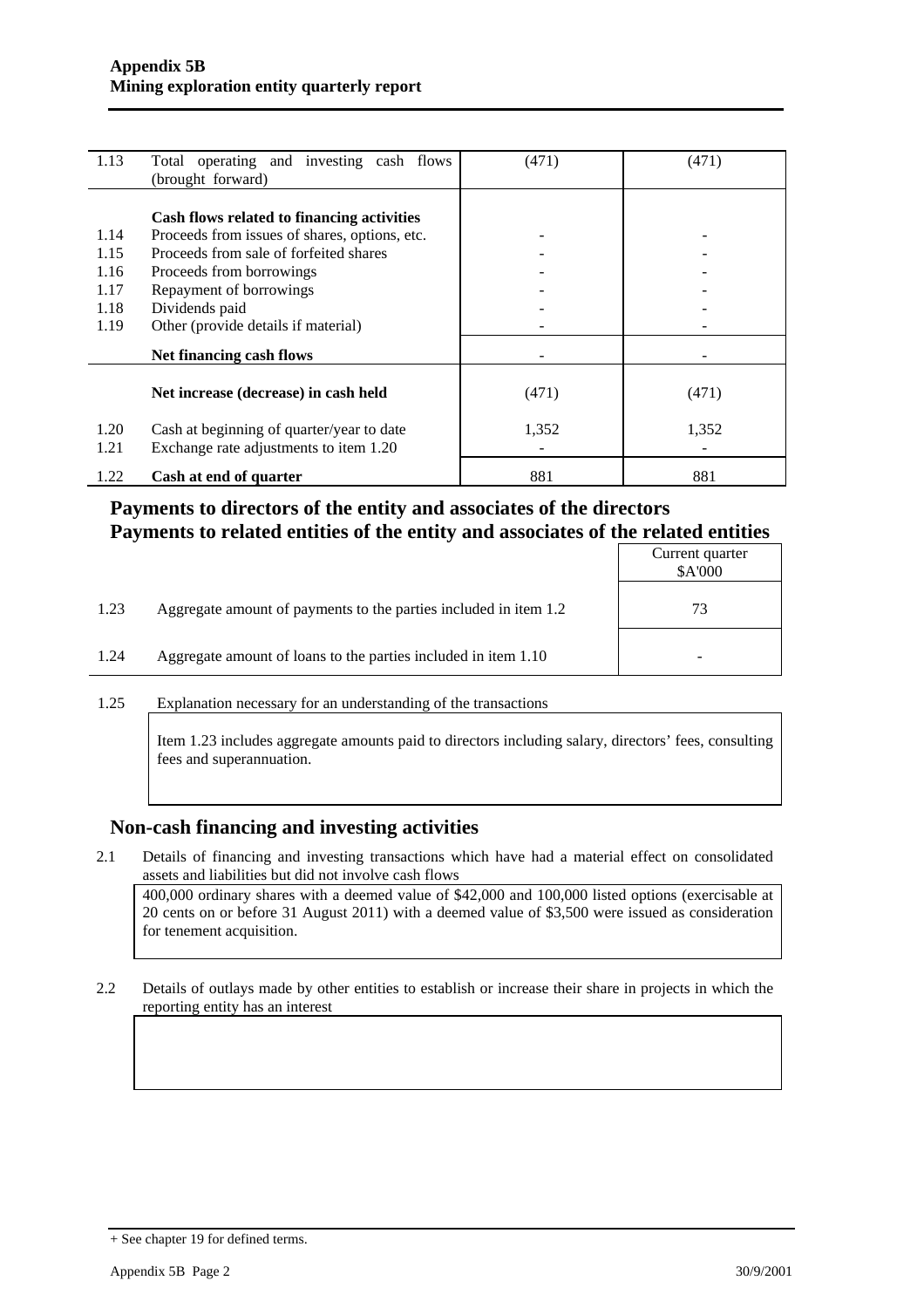Ť,

#### **Financing facilities available**

*Add notes as necessary for an understanding of the position.* 

|     |                             | Amount available<br>\$A'000 | Amount used<br>A'000 |
|-----|-----------------------------|-----------------------------|----------------------|
| 3.1 | Loan facilities             | <b>NIL</b>                  | <b>NIL</b>           |
| 3.2 | Credit standby arrangements | NIL                         | <b>NIL</b>           |

### **Estimated cash outflows for next quarter**

|     | <b>Total</b>               | 250                      |
|-----|----------------------------|--------------------------|
| 4.2 | Development                | $\overline{\phantom{0}}$ |
| 4.1 | Exploration and evaluation | 250                      |
|     |                            | \$A'000                  |

#### **Reconciliation of cash**

|     | Reconciliation of cash at the end of the quarter (as<br>shown in the consolidated statement of cash flows) to<br>the related items in the accounts is as follows. | Current quarter<br>A'000 | Previous quarter<br>A'000 |
|-----|-------------------------------------------------------------------------------------------------------------------------------------------------------------------|--------------------------|---------------------------|
| 5.1 | Cash on hand and at bank                                                                                                                                          | (19)                     | 352                       |
| 5.2 | Deposits at call                                                                                                                                                  | 900                      | 1,000                     |
| 5.3 | Bank overdraft                                                                                                                                                    |                          |                           |
| 5.4 | Other (provide details)                                                                                                                                           |                          |                           |
|     | <b>Total: cash at end of quarter</b> (item 1.22)                                                                                                                  | 881                      | 1.352                     |

#### **Changes in interests in mining tenements**

|     |                                                           | <b>Tenement</b> | Nature of interest  | Interest at  | Interest at |
|-----|-----------------------------------------------------------|-----------------|---------------------|--------------|-------------|
|     |                                                           | reference       | (note (2))          | beginning of | end of      |
|     |                                                           |                 |                     | quarter      | quarter     |
| 6.1 | Interests in mining                                       | E52/1856        | Beneficial interest | 70%          | Nil         |
|     | tenements relinquished,                                   | E52/1426        | Beneficial interest | 70%          | Nil         |
|     | reduced or lapsed                                         | E52/1428        | Beneficial interest | 70%          | Nil         |
|     |                                                           | E52/1862        | Beneficial interest | 70%          | Nil         |
|     |                                                           | E52/1560        | Beneficial interest | 70%          | Nil         |
|     |                                                           | E52/1581        | Beneficial interest | 70%          | Nil         |
|     |                                                           | E52/1976        | Beneficial interest | 70%          | Nil         |
| 6.2 | Interests in mining<br>tenements acquired or<br>increased |                 |                     |              |             |

<sup>+</sup> See chapter 19 for defined terms.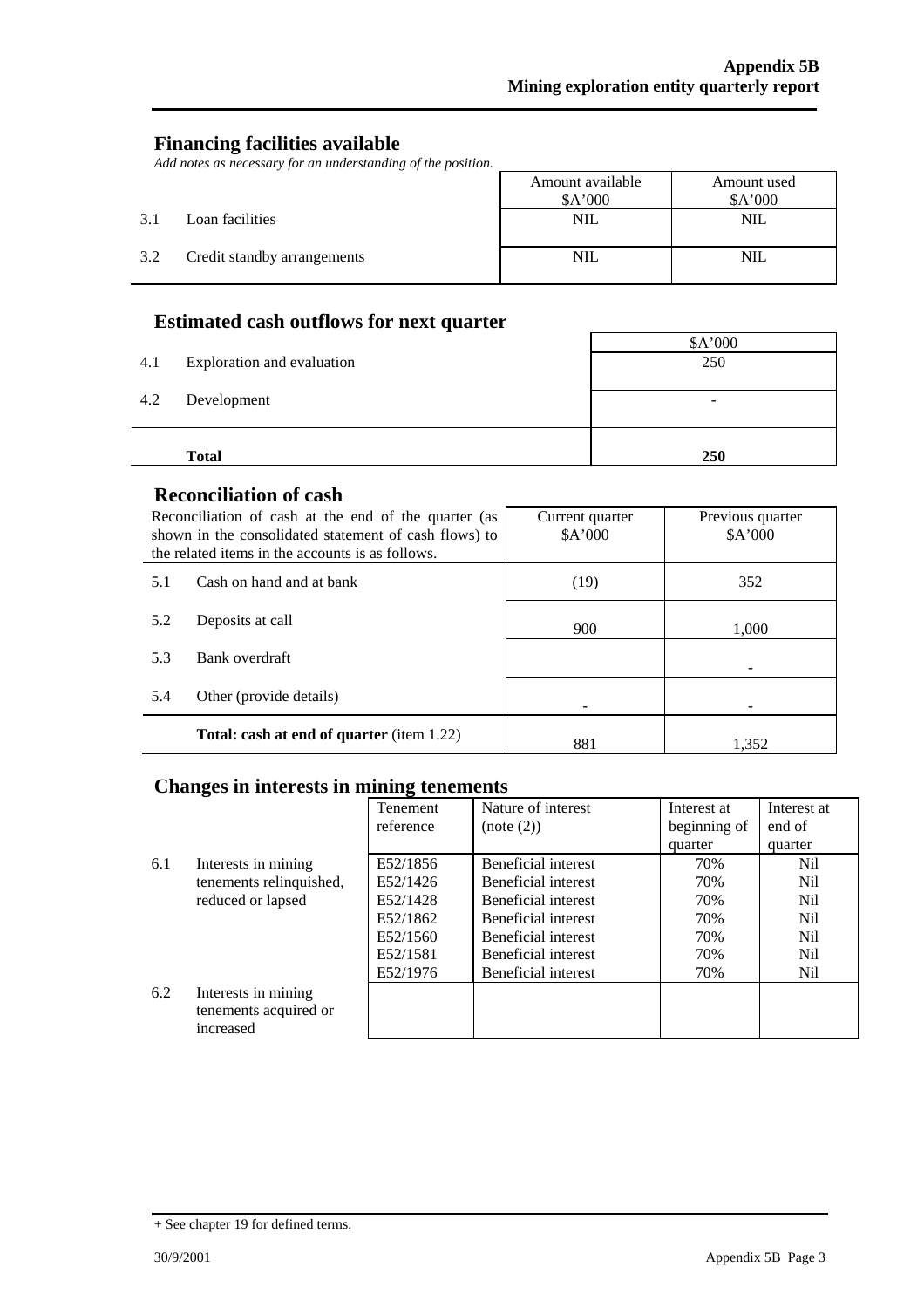#### **Issued and quoted securities at end of current quarter**

*Description includes rate of interest and any redemption or conversion rights together with prices and dates.* 

| $3)$ (cents)<br>(cents)<br>7.1<br>Preference<br><sup>+</sup> securities<br>(description)<br>7.2<br>Changes during<br>quarter<br>(a) Increases<br>through issues<br>(b) Decreases<br>through returns of<br>capital, buy-backs,<br>redemptions<br>41,693,570<br>7.3<br>+Ordinary<br>34,281,070<br>securities<br>7.4<br>Changes during<br>quarter<br>400,000<br>400,000<br>(a) Increases<br>through issues<br>(b) Decreases<br>through returns of<br>capital, buy-backs<br><sup>+</sup> Convertible debt<br>7.5<br>securities<br>(description)<br>7.6<br>Changes during<br>quarter<br>(a) Increases<br>through issues<br>(b) Decreases<br>through securities<br>matured, converted<br>Expiry date<br>7.7<br><b>Options</b><br>Exercise price<br>10,977,142<br>(description and<br>16,150,267<br>20 cents<br>31 August 2011<br>1,500,000<br>35 cents<br>23 July 2011<br>conversion factor)<br>Nil<br>4,500,000<br>Nil<br>31 August 2011<br>35 cents<br>1,350,000<br>Nil<br>2 March 2012<br>20 cents<br>7.8<br>100,000<br>Issued during<br>100,000<br>31 August 2011<br>20 cents<br>20 cents<br>2 March 2012<br>400,000<br>Nil<br>quarter<br>7.9<br><b>Exercised</b> during<br>quarter<br>Expired/cancelled<br>7.10<br>during quarter<br>7.11<br><b>Debentures</b><br>(totals only)<br>7.12<br><b>Unsecured notes</b> |  | Total number | Number quoted | Issue price per<br>security (see note | Amount paid up per<br>security (see note 3) |
|------------------------------------------------------------------------------------------------------------------------------------------------------------------------------------------------------------------------------------------------------------------------------------------------------------------------------------------------------------------------------------------------------------------------------------------------------------------------------------------------------------------------------------------------------------------------------------------------------------------------------------------------------------------------------------------------------------------------------------------------------------------------------------------------------------------------------------------------------------------------------------------------------------------------------------------------------------------------------------------------------------------------------------------------------------------------------------------------------------------------------------------------------------------------------------------------------------------------------------------------------------------------------------------------------------------|--|--------------|---------------|---------------------------------------|---------------------------------------------|
|                                                                                                                                                                                                                                                                                                                                                                                                                                                                                                                                                                                                                                                                                                                                                                                                                                                                                                                                                                                                                                                                                                                                                                                                                                                                                                                  |  |              |               |                                       |                                             |
|                                                                                                                                                                                                                                                                                                                                                                                                                                                                                                                                                                                                                                                                                                                                                                                                                                                                                                                                                                                                                                                                                                                                                                                                                                                                                                                  |  |              |               |                                       |                                             |
|                                                                                                                                                                                                                                                                                                                                                                                                                                                                                                                                                                                                                                                                                                                                                                                                                                                                                                                                                                                                                                                                                                                                                                                                                                                                                                                  |  |              |               |                                       |                                             |
|                                                                                                                                                                                                                                                                                                                                                                                                                                                                                                                                                                                                                                                                                                                                                                                                                                                                                                                                                                                                                                                                                                                                                                                                                                                                                                                  |  |              |               |                                       |                                             |
|                                                                                                                                                                                                                                                                                                                                                                                                                                                                                                                                                                                                                                                                                                                                                                                                                                                                                                                                                                                                                                                                                                                                                                                                                                                                                                                  |  |              |               |                                       |                                             |
|                                                                                                                                                                                                                                                                                                                                                                                                                                                                                                                                                                                                                                                                                                                                                                                                                                                                                                                                                                                                                                                                                                                                                                                                                                                                                                                  |  |              |               |                                       |                                             |
|                                                                                                                                                                                                                                                                                                                                                                                                                                                                                                                                                                                                                                                                                                                                                                                                                                                                                                                                                                                                                                                                                                                                                                                                                                                                                                                  |  |              |               |                                       |                                             |
|                                                                                                                                                                                                                                                                                                                                                                                                                                                                                                                                                                                                                                                                                                                                                                                                                                                                                                                                                                                                                                                                                                                                                                                                                                                                                                                  |  |              |               |                                       |                                             |
|                                                                                                                                                                                                                                                                                                                                                                                                                                                                                                                                                                                                                                                                                                                                                                                                                                                                                                                                                                                                                                                                                                                                                                                                                                                                                                                  |  |              |               |                                       |                                             |
|                                                                                                                                                                                                                                                                                                                                                                                                                                                                                                                                                                                                                                                                                                                                                                                                                                                                                                                                                                                                                                                                                                                                                                                                                                                                                                                  |  |              |               |                                       |                                             |
|                                                                                                                                                                                                                                                                                                                                                                                                                                                                                                                                                                                                                                                                                                                                                                                                                                                                                                                                                                                                                                                                                                                                                                                                                                                                                                                  |  |              |               |                                       |                                             |
|                                                                                                                                                                                                                                                                                                                                                                                                                                                                                                                                                                                                                                                                                                                                                                                                                                                                                                                                                                                                                                                                                                                                                                                                                                                                                                                  |  |              |               |                                       |                                             |
|                                                                                                                                                                                                                                                                                                                                                                                                                                                                                                                                                                                                                                                                                                                                                                                                                                                                                                                                                                                                                                                                                                                                                                                                                                                                                                                  |  |              |               |                                       |                                             |
|                                                                                                                                                                                                                                                                                                                                                                                                                                                                                                                                                                                                                                                                                                                                                                                                                                                                                                                                                                                                                                                                                                                                                                                                                                                                                                                  |  |              |               |                                       |                                             |
|                                                                                                                                                                                                                                                                                                                                                                                                                                                                                                                                                                                                                                                                                                                                                                                                                                                                                                                                                                                                                                                                                                                                                                                                                                                                                                                  |  |              |               |                                       |                                             |
|                                                                                                                                                                                                                                                                                                                                                                                                                                                                                                                                                                                                                                                                                                                                                                                                                                                                                                                                                                                                                                                                                                                                                                                                                                                                                                                  |  |              |               |                                       |                                             |
|                                                                                                                                                                                                                                                                                                                                                                                                                                                                                                                                                                                                                                                                                                                                                                                                                                                                                                                                                                                                                                                                                                                                                                                                                                                                                                                  |  |              |               |                                       |                                             |
|                                                                                                                                                                                                                                                                                                                                                                                                                                                                                                                                                                                                                                                                                                                                                                                                                                                                                                                                                                                                                                                                                                                                                                                                                                                                                                                  |  |              |               |                                       |                                             |
|                                                                                                                                                                                                                                                                                                                                                                                                                                                                                                                                                                                                                                                                                                                                                                                                                                                                                                                                                                                                                                                                                                                                                                                                                                                                                                                  |  |              |               |                                       |                                             |
|                                                                                                                                                                                                                                                                                                                                                                                                                                                                                                                                                                                                                                                                                                                                                                                                                                                                                                                                                                                                                                                                                                                                                                                                                                                                                                                  |  |              |               |                                       |                                             |
|                                                                                                                                                                                                                                                                                                                                                                                                                                                                                                                                                                                                                                                                                                                                                                                                                                                                                                                                                                                                                                                                                                                                                                                                                                                                                                                  |  |              |               |                                       |                                             |
|                                                                                                                                                                                                                                                                                                                                                                                                                                                                                                                                                                                                                                                                                                                                                                                                                                                                                                                                                                                                                                                                                                                                                                                                                                                                                                                  |  |              |               |                                       |                                             |
|                                                                                                                                                                                                                                                                                                                                                                                                                                                                                                                                                                                                                                                                                                                                                                                                                                                                                                                                                                                                                                                                                                                                                                                                                                                                                                                  |  |              |               |                                       |                                             |
|                                                                                                                                                                                                                                                                                                                                                                                                                                                                                                                                                                                                                                                                                                                                                                                                                                                                                                                                                                                                                                                                                                                                                                                                                                                                                                                  |  |              |               |                                       |                                             |
|                                                                                                                                                                                                                                                                                                                                                                                                                                                                                                                                                                                                                                                                                                                                                                                                                                                                                                                                                                                                                                                                                                                                                                                                                                                                                                                  |  |              |               |                                       |                                             |
|                                                                                                                                                                                                                                                                                                                                                                                                                                                                                                                                                                                                                                                                                                                                                                                                                                                                                                                                                                                                                                                                                                                                                                                                                                                                                                                  |  |              |               |                                       |                                             |
|                                                                                                                                                                                                                                                                                                                                                                                                                                                                                                                                                                                                                                                                                                                                                                                                                                                                                                                                                                                                                                                                                                                                                                                                                                                                                                                  |  |              |               |                                       |                                             |
|                                                                                                                                                                                                                                                                                                                                                                                                                                                                                                                                                                                                                                                                                                                                                                                                                                                                                                                                                                                                                                                                                                                                                                                                                                                                                                                  |  |              |               |                                       |                                             |
|                                                                                                                                                                                                                                                                                                                                                                                                                                                                                                                                                                                                                                                                                                                                                                                                                                                                                                                                                                                                                                                                                                                                                                                                                                                                                                                  |  |              |               |                                       |                                             |
|                                                                                                                                                                                                                                                                                                                                                                                                                                                                                                                                                                                                                                                                                                                                                                                                                                                                                                                                                                                                                                                                                                                                                                                                                                                                                                                  |  |              |               |                                       |                                             |
|                                                                                                                                                                                                                                                                                                                                                                                                                                                                                                                                                                                                                                                                                                                                                                                                                                                                                                                                                                                                                                                                                                                                                                                                                                                                                                                  |  |              |               |                                       |                                             |
|                                                                                                                                                                                                                                                                                                                                                                                                                                                                                                                                                                                                                                                                                                                                                                                                                                                                                                                                                                                                                                                                                                                                                                                                                                                                                                                  |  |              |               |                                       |                                             |
|                                                                                                                                                                                                                                                                                                                                                                                                                                                                                                                                                                                                                                                                                                                                                                                                                                                                                                                                                                                                                                                                                                                                                                                                                                                                                                                  |  |              |               |                                       |                                             |
|                                                                                                                                                                                                                                                                                                                                                                                                                                                                                                                                                                                                                                                                                                                                                                                                                                                                                                                                                                                                                                                                                                                                                                                                                                                                                                                  |  |              |               |                                       |                                             |
|                                                                                                                                                                                                                                                                                                                                                                                                                                                                                                                                                                                                                                                                                                                                                                                                                                                                                                                                                                                                                                                                                                                                                                                                                                                                                                                  |  |              |               |                                       |                                             |
|                                                                                                                                                                                                                                                                                                                                                                                                                                                                                                                                                                                                                                                                                                                                                                                                                                                                                                                                                                                                                                                                                                                                                                                                                                                                                                                  |  |              |               |                                       |                                             |
|                                                                                                                                                                                                                                                                                                                                                                                                                                                                                                                                                                                                                                                                                                                                                                                                                                                                                                                                                                                                                                                                                                                                                                                                                                                                                                                  |  |              |               |                                       |                                             |
|                                                                                                                                                                                                                                                                                                                                                                                                                                                                                                                                                                                                                                                                                                                                                                                                                                                                                                                                                                                                                                                                                                                                                                                                                                                                                                                  |  |              |               |                                       |                                             |
|                                                                                                                                                                                                                                                                                                                                                                                                                                                                                                                                                                                                                                                                                                                                                                                                                                                                                                                                                                                                                                                                                                                                                                                                                                                                                                                  |  |              |               |                                       |                                             |
|                                                                                                                                                                                                                                                                                                                                                                                                                                                                                                                                                                                                                                                                                                                                                                                                                                                                                                                                                                                                                                                                                                                                                                                                                                                                                                                  |  |              |               |                                       |                                             |
|                                                                                                                                                                                                                                                                                                                                                                                                                                                                                                                                                                                                                                                                                                                                                                                                                                                                                                                                                                                                                                                                                                                                                                                                                                                                                                                  |  |              |               |                                       |                                             |
| (totals only)                                                                                                                                                                                                                                                                                                                                                                                                                                                                                                                                                                                                                                                                                                                                                                                                                                                                                                                                                                                                                                                                                                                                                                                                                                                                                                    |  |              |               |                                       |                                             |

<sup>+</sup> See chapter 19 for defined terms.